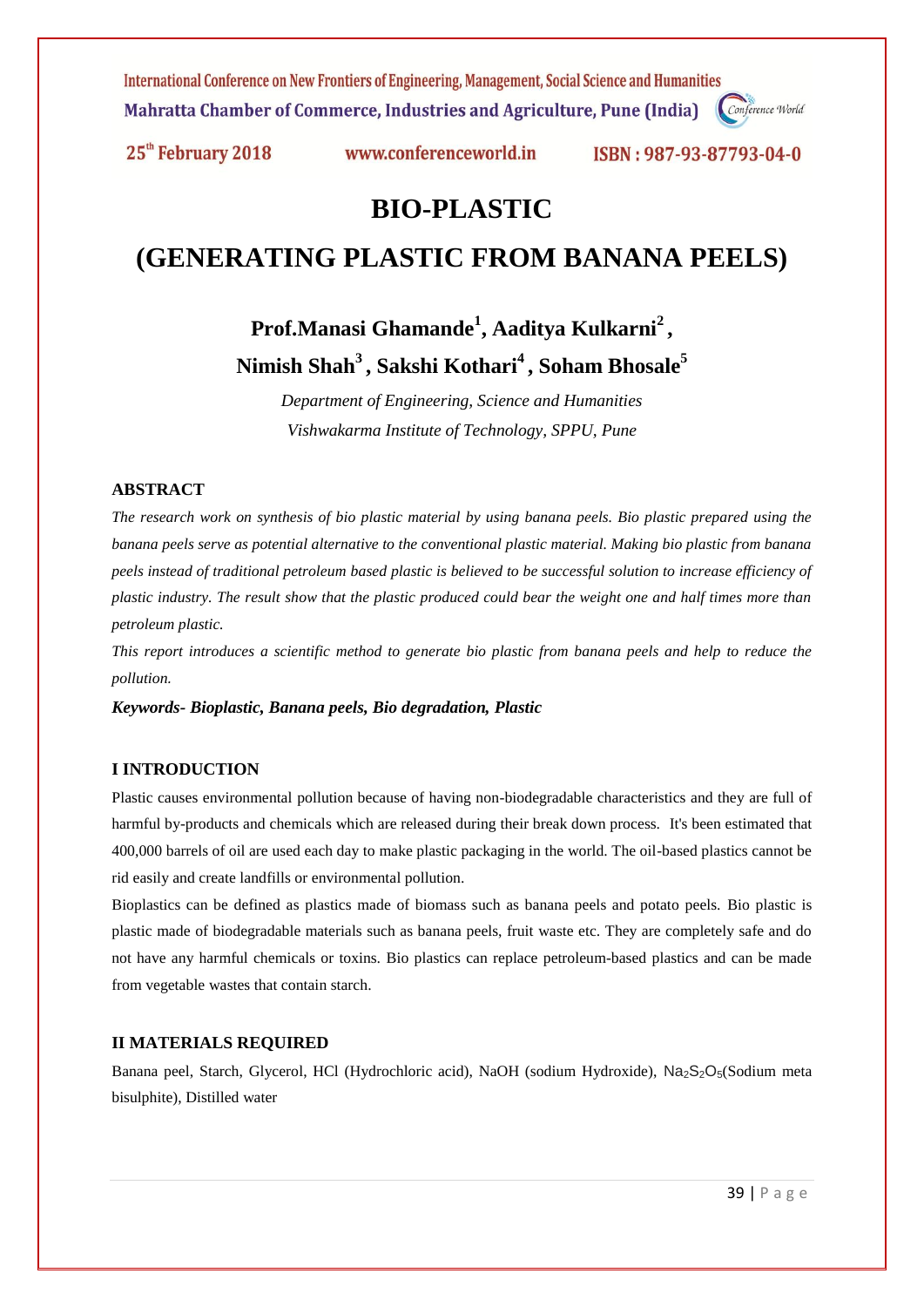International Conference on New Frontiers of Engineering, Management, Social Science and Humanities Mahratta Chamber of Commerce, Industries and Agriculture, Pune (India)

Conference World

25<sup>th</sup> February 2018

www.conferenceworld.in

ISBN: 987-93-87793-04-0

## **III EXPERIMENTAL PROCEDURE**

- 1) Banana peelsconverted into small pieces. Then it was soaked in sodium meta bisulphite (0.2M) solution for 45 minutes. It is used as antioxidant and preservative. This would increase the biodegradation period of bioplastic. (fig 1.)
- 2) Banana peels are boiled in distilled water for about 30 minutes.The water is decanted from the beaker and the peels are now left to dry on filter paper for about 30 minutes. (fig 2.)
- 3) After the peels are dried, theyare placed in a beaker and using a hand blender, the peels are pureed until a uniform paste is formed.
- 4) 25g banana paste is placed in a beaker 6ml of (0.25 N) HCl is added to this mixture.2ml Glycerol is added. 0.5 N NaOH is added according to pH desired.
- 5) The mixture was poured into a Petri dish and put in the oven at 130°C about 30 minutes.(fig 3and fig 4.)





**Fig 1. Banana peels soacked in sodium meta bisulphite Fig 2. Banana peels boiled with water**



**Fig 3.** Mixture Heated in Oven **Fig 4. Final Product Fig 4.** Final Product

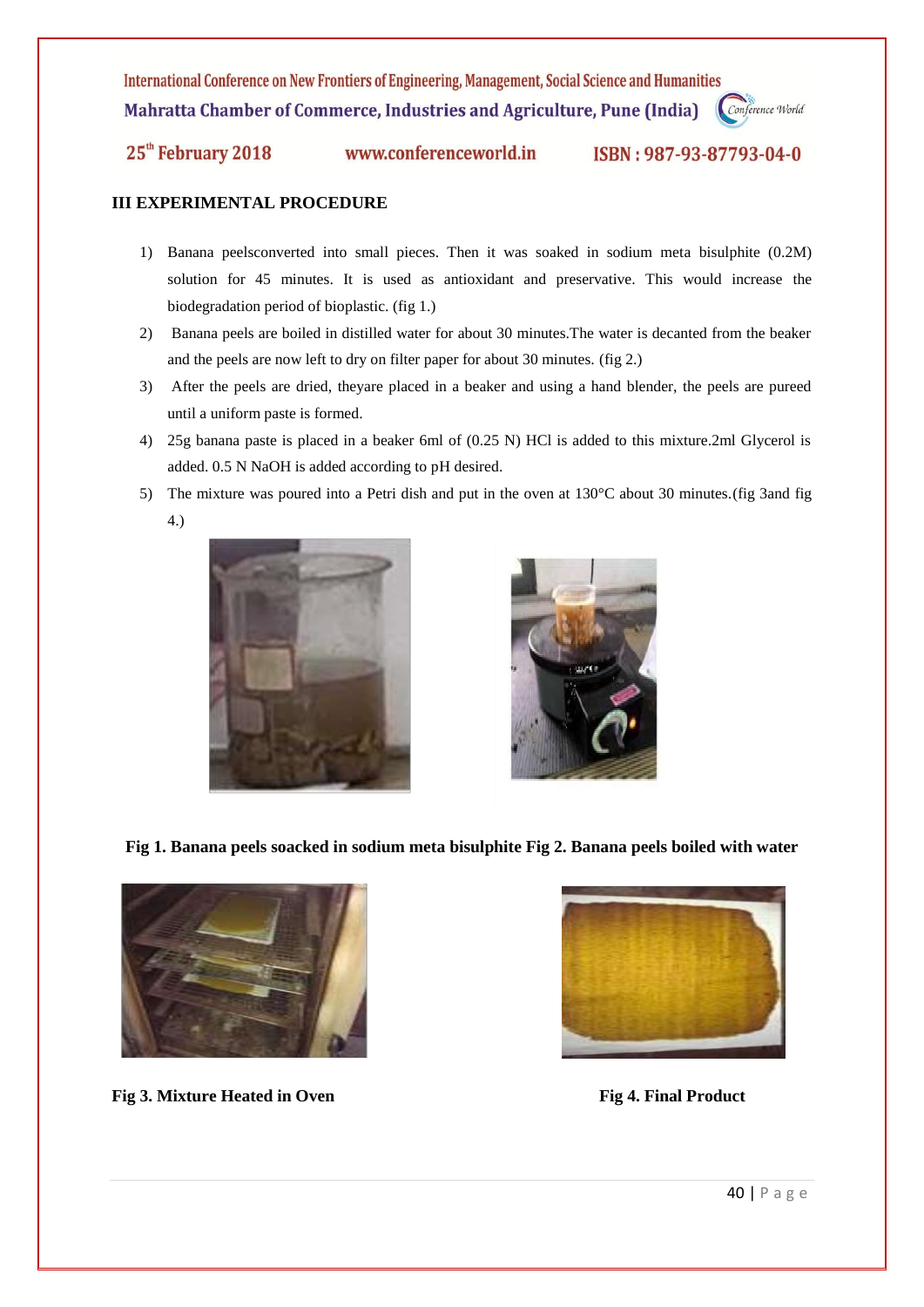International Conference on New Frontiers of Engineering, Management, Social Science and Humanities Mahratta Chamber of Commerce, Industries and Agriculture, Pune (India)

Conference World

25<sup>th</sup> February 2018 www.conferenceworld.in

ISBN: 987-93-87793-04-0

## **IV OBSERVATIONS**

#### **[1]Tensile strength-**

The tensile strength was measured by using standard machine ASTM. In the absence of starch the tensile strength is negligible and in the presence of starch its tensile strength increases.

#### **[2]Biodegradation-**

The biodegradation period was found to be 7-9 months. After 9 month there was degradation of bio-bag due to growth of micro-organism.

#### **V ADVANTAGES AND CHALLENGES**

The main advantage of bioplastics over conventional plastic is that they degrade into environment without creating any pollution. Plastic from banana peels can be used for making plastic bags and tubes due its flexibility and durability. The high production cost and the availability of low-cost petrochemical derived plastics led to bioplastics being ignored for a long time.

## **VI FUTURE SCOPE**

In the future, instead of using banana peels, potato peels would be used for manufacturing the plastic and that is because this material has more starch and more polymer chains that form the plastic, so as a result it has higher efficiency than banana peels, as its efficiency is 90% while the efficiency of the banana peels is 80%.

Although potato peels are available as much as banana peels, they weren't used because they require more time to dry after getting them out of the oven, as the banana peels require only 1 day, while the potato peels require at least 4 days to dry.

#### **VII CONCLUSION**

The bioplasticfrom banana peels that can be used as packaging or as carry bag. Sodium metabisulphite prevent growth of micro organism such as bacteria, Glycerol is added to increases its flexibility. The degradation of bioplastic starts after 3 to 4 months from the date of production.The bioplastic produced through this method could be substantial and the biodegradable tractability is one of the main challenges in developing bio plastic material.

#### **ACKNOWLEDGEMENTS**

We wish to express our sincere gratitude to Honourable Director Prof.R.M.Jalnekar, respected HOD Prof.C.M.Mahajan and our project guide Prof.M.V.Ghamande.

This project would not have been possible without the help of the institute and the above-mentioned faculty.

## **REFERENCE**

[1] Y. J. Chen," Bio plastics and their role in achieving global sustainability", J. Chem. Pharm. Res., vol.6 (1), pp.226-231, 2014.